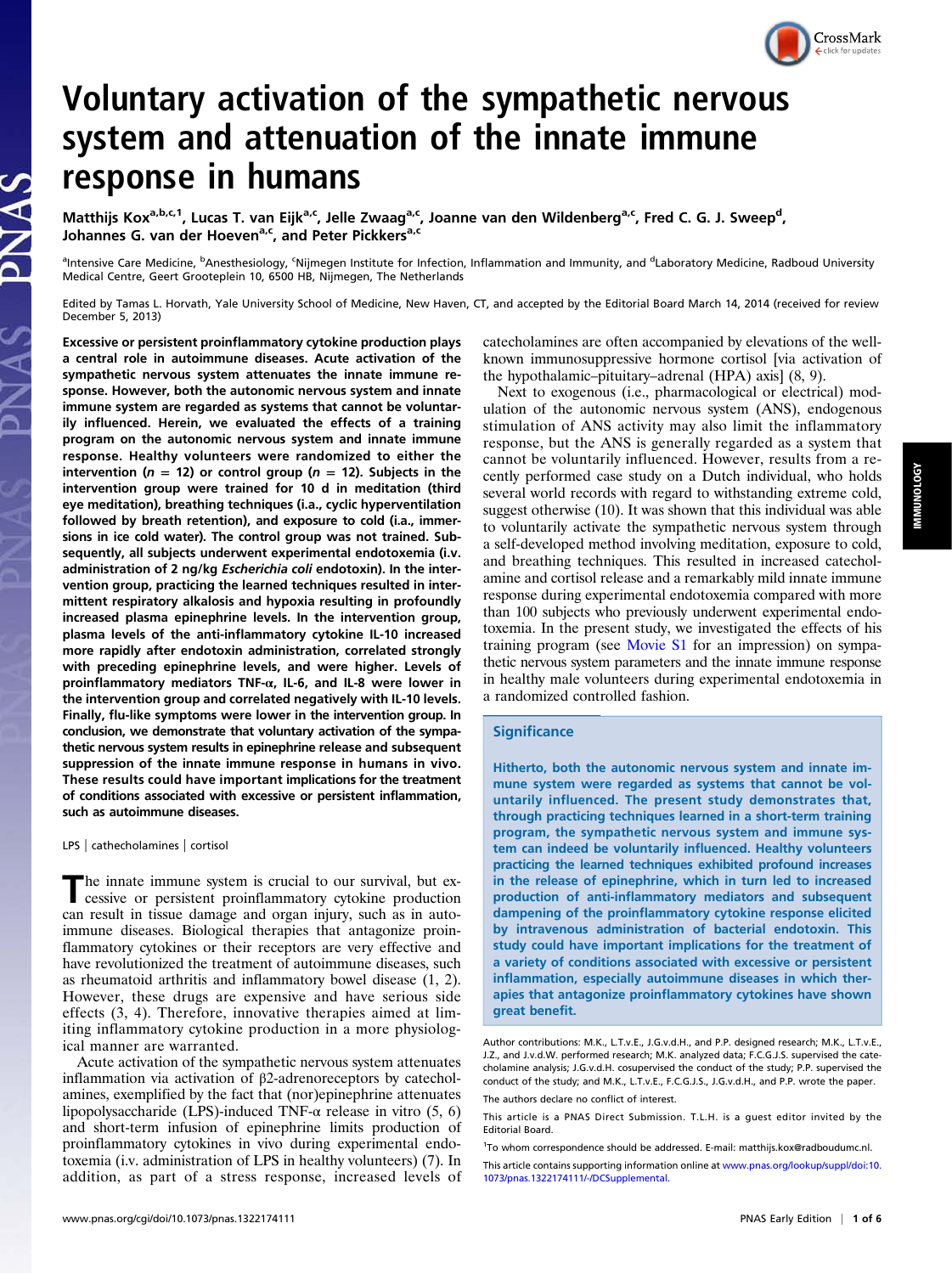#### Results

Baseline characteristics of subjects that underwent experimental endotoxemia in both groups were similar (Table 1).

Cardiorespiratory Parameters, Temperature, and Symptoms. In the control group, arterial blood gas parameters  $pCO_2$ ,  $pO_2$ ,  $pH$ , bicarbonate, lactate, and oxygen saturation were normal and did not substantially change during endotoxemia (Fig. 1 A–F). In contrast, in trained individuals, practicing the learned breathing techniques resulted in an immediate and profound decrease of  $pCO<sub>2</sub>$  and bicarbonate, and an increase in pH (reaching up to 7.75 in individual subjects; Fig. 2 and [Movie S2](http://link.brightcove.com/services/player/bcpid2310257107001?bckey=AQ~~,AAACGWexn-E~,DZzanBwbIjZqKk6FnbDGXqpoDot8FoHs&bctid=ref:PNAS_1322174111_M2-titlerefid1)), indicating acute respiratory alkalosis, which normalized quickly after cessation of the breathing techniques. Mean  $pO<sub>2</sub>$  remained virtually unaltered in trained subjects, whereas lactate levels were significantly elevated, but not to clinically relevant levels. A significant decrease in oxygen saturation was observed in the trained group during practicing of the breathing techniques (Fig. 1F). Minimum oxygen saturation levels in each cycle of hyper/hypoventilation (after cessation of breathing for several minutes) typically dropped to around 50% in trained individuals for a short period (∼10 s; Fig. 2 and [Movie S2](http://link.brightcove.com/services/player/bcpid2310257107001?bckey=AQ~~,AAACGWexn-E~,DZzanBwbIjZqKk6FnbDGXqpoDot8FoHs&bctid=ref:PNAS_1322174111_M2-titlerefid1)). Heart rate and mean arterial blood pressure (MAP) showed a pattern typical for endotoxemia in the control group: a gradual decrease in MAP and a compensatory rise in heart rate after LPS administration (Fig.  $1 G$  and  $H$ ). In the trained group, heart rate increased after commencing the breathing techniques and normalized earlier compared with the control group, whereas MAP decreased during the breathing techniques and thereafter followed the same pattern as in the control group. LPS administration resulted in fever, with a maximum temperature increase in the control group of  $1.9 \pm 0.2$  °C (mean  $\pm$  SEM), whereas this increase was less pronounced and normalized earlier in the trained group (Fig. 1I). Self-reported symptoms (nausea, headache, shivering, and muscle and back pain on a six-point Likert scale) peaked 1.5 h after LPS administration in both groups, but were attenuated in the trained individuals compared with the control group (reduction of 56% in peak levels; Fig. 1J).

Catecholamine and Cortisol Levels. Plasma epinephrine levels (Fig. 3A) increased sharply 1 h after LPS administration and peaked at  $T = 1.5$  h in the control group. In trained subjects, baseline epinephrine levels were significantly higher compared with the control group (mean  $\pm$  SEM: 1.02  $\pm$  0.22 vs. 0.35  $\pm$  0.06 nmol/L,  $P = 0.007$ ) (unpaired Student t test). After starting practicing the learned breathing techniques, epinephrine levels further increased in this group and peaked just before administration of LPS (mean  $\pm$  SEM: 2.08  $\pm$  0.37 nmol/L at  $T = 0$  h, with individual subjects reaching up to 5.3 nmol/L) and remained elevated until cessation of the breathing techniques. In contrast to epinephrine, norepinephrine and dopamine levels remained within the reference range throughout the experiment (Fig. 3 B) and C). Norepinephrine levels were similar between groups

Table 1. Subject demographic characteristics

| Parameter     |               | Trained group, $n = 12$ Control group, $n = 12$ P value |      |
|---------------|---------------|---------------------------------------------------------|------|
| Age, y        | 24 (19-27)    | $22(19-27)$                                             | 0.43 |
| Height, cm    | 181 (172-190) | 185 (179-189)                                           | 0.30 |
| Weight, kg    | 75 (58-92)    | 78 (65-91)                                              | 0.25 |
| BMI, $kg/m2$  | 23 (19-26)    | 23 (20-27)                                              | 0.98 |
| HR, beats/min | $60(41-80)$   | $61(40-75)$                                             | 0.88 |
| MAP, mmHq     | 92 (82-113)   | 94 (78-105)                                             | 0.89 |

Parameters were measured during screening visit. BMI, body mass index; HR, heart rate; MAP, mean arterial blood pressure. Data are presented as median (range). P values were calculated using Mann-Whitney  $u$  test.



Fig. 1. Cardiorespiratory parameters, temperature, and symptoms during experimental endotoxemia in control and trained subjects. (A) Carbon dioxide partial pressure ( $pCO<sub>2</sub>$ ) in arterial blood. (B) Oxygen partial pressure (pO2) in arterial blood. (C) pH in arterial blood. (D) Bicarbonate (HCO3−) in arterial blood. (E) Lactate in arterial blood. (F) Oxygen saturation measured by pulse oximetry. (G) Heart rate (HR). (H) Mean arterial pressure (MAP). (I) Temperature. (J) Score of self-reported symptoms. Data are expressed as mean  $\pm$  SEM of 12 subjects per group. Gray box indicates period in which the trained subjects practiced their learned breathing techniques. P values between groups were calculated using repeated measures two-way analysis of variance (ANOVA, interaction term). AU, arbitrary units; bpm, beats per minute.

during the breathing period, although trained subjects displayed higher levels at baseline and after cessation of the breathing techniques. In contrast, dopamine levels were slightly lower in trained individuals during the breathing techniques but were similar between groups before and afterward. There were no differences in serum levels of the stress hormone cortisol between the groups before or during the period in which the trained group practiced their techniques; however, levels normalized more quickly in trained individuals (Fig. 3D).

Leukocyte Counts. Total leukocyte counts in both groups showed the typical endotoxemia-induced biphasic pattern with an initial leukopenia followed by leukocytosis ([Fig. S1](http://www.pnas.org/lookup/suppl/doi:10.1073/pnas.1322174111/-/DCSupplemental/pnas.201322174SI.pdf?targetid=nameddest=SF1)A). Leukocyte concentrations were markedly higher in trained individuals. 30 min after start of the breathing techniques  $(T = 0 h)$ , an increase in lymphocytes was observed in trained individuals, which was not present in the control group [\(Fig. S1](http://www.pnas.org/lookup/suppl/doi:10.1073/pnas.1322174111/-/DCSupplemental/pnas.201322174SI.pdf?targetid=nameddest=SF1)B). Concentrations of neutrophils and monocytes were similar between groups at this early time point, but were distinctly higher in the trained group at later time points ([Fig. S1](http://www.pnas.org/lookup/suppl/doi:10.1073/pnas.1322174111/-/DCSupplemental/pnas.201322174SI.pdf?targetid=nameddest=SF1)  $C$  and  $D$ ).

Plasma Cytokines. Plasma concentrations of proinflammatory cytokines TNF-α, IL-6, and IL-8, and the anti-inflammatory cytokine IL-10 all markedly increased after LPS administration in both groups (Fig. 4). However, in trained individuals, TNF-α, IL-6, and IL-8 levels were significantly attenuated, whereas the IL-10 response was greatly augmented compared with the control group (TNF- $\alpha$ , IL-6, and IL-8 levels 53%, 57%, and 51% lower; IL-10 levels 194% higher). Furthermore, IL-10 levels in the trained group increased sharply early after LPS administration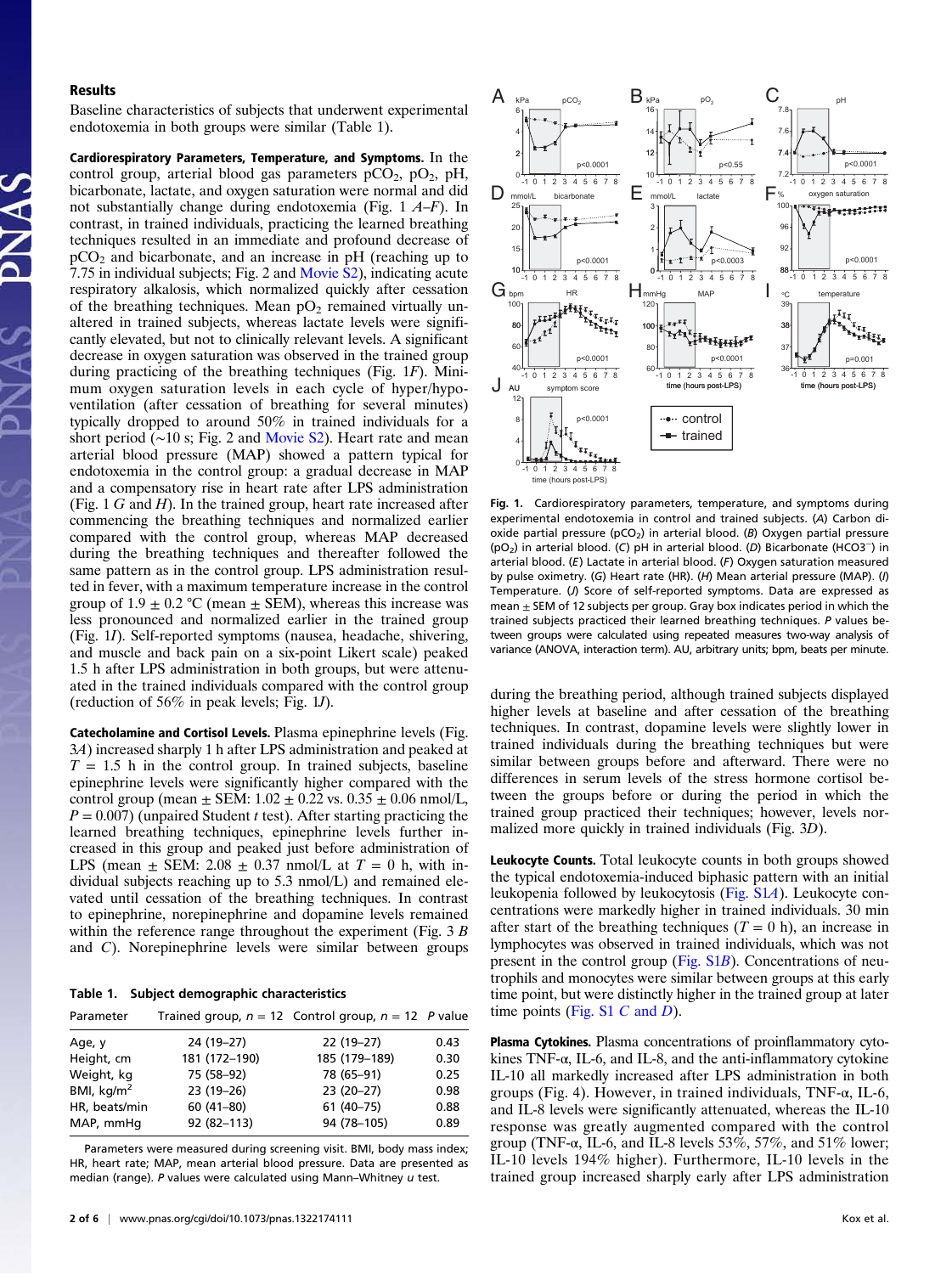

Fig. 2. Cardiorespiratory and biochemical changes during cyclic hyperventilation and breath retention in a representative subject of the trained group. (A) The respiratory rate alternately increased to around 20 breaths per minute (bpm) for several minutes, and then dropped to zero during voluntary breath retention. These cyclic changes in respiration resulted in profound changes in (B) oxygen saturation, (C) heart rate, and (D) mean arterial pressure. The data depicted were sampled from the monitor every 10 s. At the end of each hyperventilation phase and breath retention phase, an arterial blood sample was drawn for arterial blood gas analysis, of which the results are listed in the table below D. The cycles of hyper/hypoventilation in this particular subject can be viewed in [Movie S2](http://link.brightcove.com/services/player/bcpid2310257107001?bckey=AQ~~,AAACGWexn-E~,DZzanBwbIjZqKk6FnbDGXqpoDot8FoHs&bctid=ref:PNAS_1322174111_M2-titlerefid1).

(at  $T = 1$  h) and peaked 1 h before the peak observed in the control group. In line with previous reports (11), plasma levels of the proinflammatory cytokine IL-1β were barely detectable during human endotoxemia. Concentrations were below the detection limit (3.9 pg/mL) in all but four subjects (two in each group, showing very low concentrations (4–6 pg/mL) at one to three time points with no apparent kinetics over time). Concentrations of the anti-inflammatory cytokine TGF-β showed no kinetics after administration of LPS and were not different be-tween groups ([Fig. S2](http://www.pnas.org/lookup/suppl/doi:10.1073/pnas.1322174111/-/DCSupplemental/pnas.201322174SI.pdf?targetid=nameddest=SF2)A). We also measured plasma concentrations of leptin, an adipokine that exerts proinflammatory

IMMUNOLOGY IMMUNOLOGY



Correlation Analyses. As depicted in Fig. 5A, there was a strong positive correlation ( $r_s = 0.82$ ,  $P = 0.001$ ) between epinephrine levels in the trained group at  $T = 0$  h (30 min after commencing the breathing techniques) and the early increase in IL-10 levels at  $T = 1$  h, which was not present in the control group  $(r_s = 0.18,$  $P = 0.571$ . Furthermore, there were significant inverse correlations between levels of the anti-inflammatory cytokine IL-10 at  $T = 1$  h and peak levels of the proinflammatory mediators TNF- $\alpha$ (at  $T = 1.5$  h), IL-6 (at  $T = 2$  h), and IL-8 (at  $T = 2$  h) in the trained group (Fig. 5 B–D). In the control group, no such inverse correlations between IL-10 and proinflammatory cytokines were observed. In fact, we found significant positive correlations between preceding TNF-α and IL-6 levels on the one hand and IL-10<br>levels at later time points (TNF-α<sup>T</sup> = <sup>1</sup> vs. IL-10<sup>T</sup> = <sup>2</sup>: r<sub>s</sub> = 0.69, P = 0.039).<br>P = 0.045 and IL-6<sup>T</sup> = <sup>1.5</sup> vs. IL-10<sup>T</sup> = <sup>2</sup>: r<sub>s</sub> = 0.60, P =

## Discussion

Herein, we show that a short-term training program and practicing breathing techniques learned during this training program results in release of epinephrine, induction of early antiinflammatory IL-10 production, and consequently attenuation of the proinflammatory innate immune response during experimental human endotoxemia. Also, trained individuals experienced fewer endotoxemia-associated flu-like symptoms, and a more swift normalization of fever and cortisol levels, which are likely the result of the attenuated proinflammatory response.

This study demonstrates that the in vivo innate immune response can be voluntarily influenced in a nonpharmacological



Fig. 3. Plasma cathecholamine concentrations and serum cortisol concentrations during experimental endotoxemia in control and trained subjects. (A) Plasma epinephrine. (B) Plasma norepinephrine. (C) Plasma dopamine. (D) Serum cortisol. Data are expressed as mean  $\pm$  SEM of 12 subjects per group. Gray box indicates period in which the trained subjects practiced their learned breathing techniques. P values between groups were calculated using repeated measures two-way analysis of variance (ANOVA, interaction term).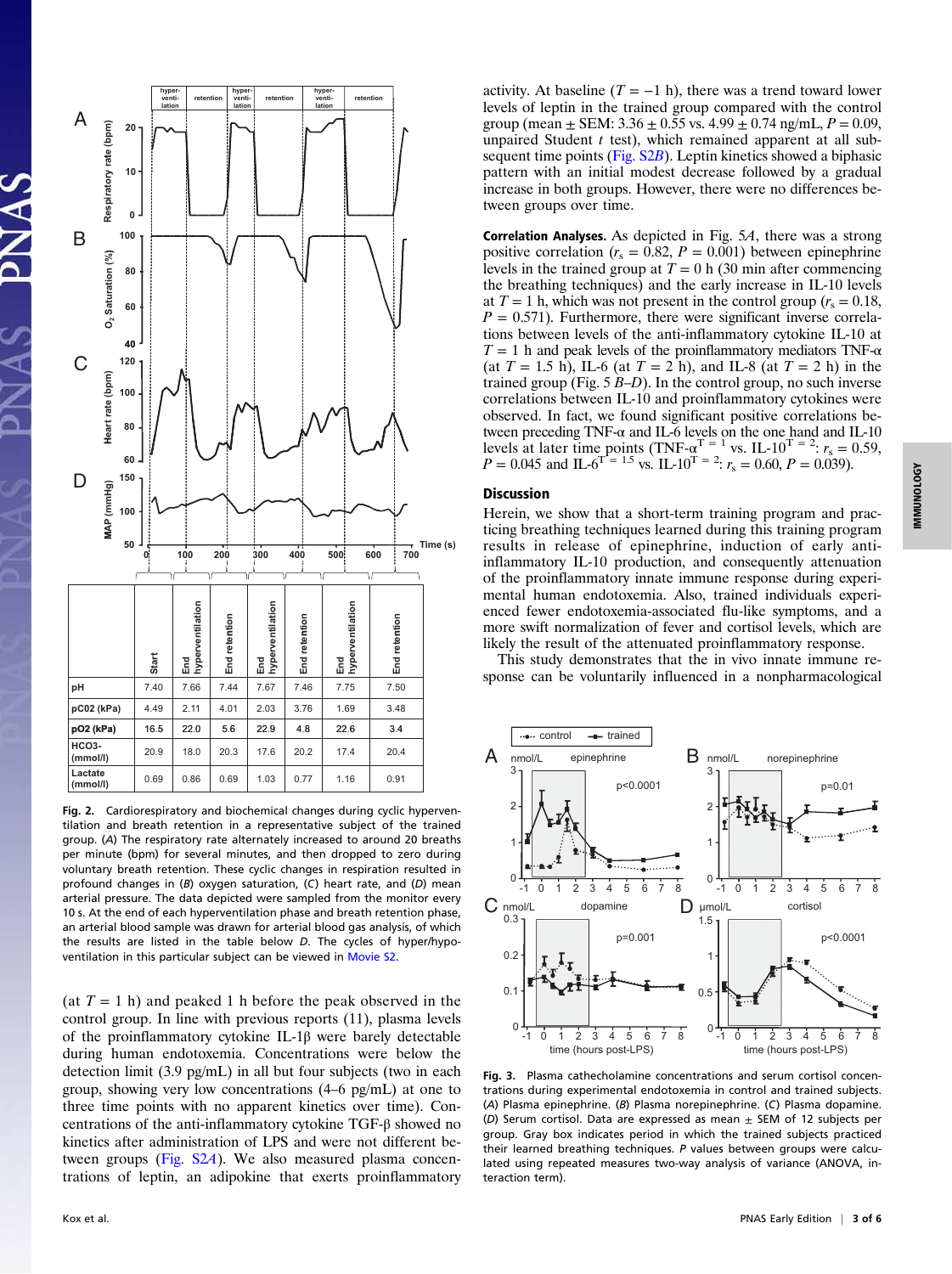

Fig. 4. Plasma cytokine concentrations during endotoxemia in control and trained subjects. (A, C, E, and G) Median values of pro- (TNF-α, IL-6, and IL-8) and anti-inflammatory (IL-10) cytokines ( $n = 12$  per group). (B, D, F, and H) Median  $\pm$  interquartile range of area under curve (AUC) of pro- (TNF- $\alpha$ , IL-6, and IL-8) and anti-inflammatory (IL-10) cytokines ( $n = 12$  per group; unit:  $\times10^4$  pg/mL·h). P values were calculated using Mann–Whitney u tests.

manner through voluntary activation of the sympathetic nervous system. In accordance with the data of our control group, human endotoxemia in itself has been shown previously to result in increased levels of epinephrine (12). However, in trained individuals epinephrine levels were already profoundly increased 30 min after start of practicing the breathing techniques, before LPS administration. Epinephrine levels in trained individuals were even higher than those reported in a recent study in which acute stress elicited by a bungee jump was found to suppress cytokine production by leukocytes ex vivo stimulated with LPS (13). As norepinephrine, dopamine, and cortisol levels were not increased in the training group, it appears that the techniques predominantly result in stimulation of the sympathetic input to the adrenal medulla, because this is the most abundant source of epinephrine in the body and epinephrine-producing chromaffin cells in the adrenal medulla are much more abundant than those producing norepinephrine (14).

The observed potentiating effects on anti-inflammatory IL-10 production as well as the attenuation of proinflammatory cytokine levels are in agreement with a previously performed study, where epinephrine was i.v. administered before LPS in healthy volunteers and resulted in early and increased IL-10 production (7), and with studies showing that pretreatment with IL-10 results in attenuation of the proinflammatory response in healthy volunteers (15, 16). In the training group, strong inverse correlations between IL-10 levels at an early time point and later-occurring peak levels of the proinflammatory mediators were found, whereas in the control group the opposite was found: positive correlations between preceding levels of proinflammatory mediators with the later-occurring peak levels of IL-10. These findings indicate that the proinflammatory response drives IL-10 production in the control group, whereas the epinephrine-induced early increase in IL-10 production inhibits proinflammation in the trained group. The early increases in lymphocytes and subsequent higher concentrations of circulating neutrophils in the training group compared with the control group can also be attributed to the elevated epinephrine levels found in trained individuals, as catecholamines induce leukocytosis characterized by an initial lymphocytosis followed by an increase of other subpopulations (17). Furthermore, similar changes in leukocyte counts were previously observed during voluntary hyperventilation (18). Our study is limited by the fact that we did not measure specific leukocyte subtypes such as CD3, CD4, and CD8 numbers as well as B cells, dendritic cells, and natural killer (NK) cells, some of which have been shown to be specifically altered by catecholamines and/or stress (19, 20).

It appears that mainly the breathing techniques used by the trained individuals account for the increase in epinephrine and subsequent attenuation of the inflammatory response. A limitation of our study design is that it does not allow the identification of the particular component of the practiced breathing exercises that results in increased epinephrine levels. Furthermore, the effect of the length of the training and the length of propensity for altered responses after training has yet to be determined. However, the effects on epinephrine are likely a consequence of both the hyperventilation phase and hypoxia due to breath retention, as both have been demonstrated to increase epinephrine levels (18, 21–24). The hyperventilation-induced increase in epinephrine was shown to be dependent on decreased levels of bicarbonate, as hyperventilation combined with bicarbonate infusion (resulting in hypocapnia and alkalosis, but normal bicarbonate levels) nullified epinephrine increase (24). In



Fig. 5. Correlations in trained individuals. (A) Correlation between peak plasma levels of epinephrine (at  $T = 0$  h) and plasma levels of the antiinflammatory cytokine IL-10 at  $T = 1$  h. (B) Correlation between plasma levels of the anti-inflammatory cytokine IL-10 at  $T = 1$  h and peak plasma levels of the proinflammatory cytokine TNF-α (at  $T = 1.5$  h). (C) Correlation between plasma levels of the anti-inflammatory cytokine IL-10 at  $T = 1$  h and peak plasma levels of the proinflammatory cytokine IL-6 (at  $T = 2$  h). (D) Correlation between plasma levels of the anti-inflammatory cytokine IL-10 at  $T = 1$  h and peak plasma levels of the proinflammatory cytokine IL-8 (at  $T = 2$  h). R and P values were calculated using Spearman correlation.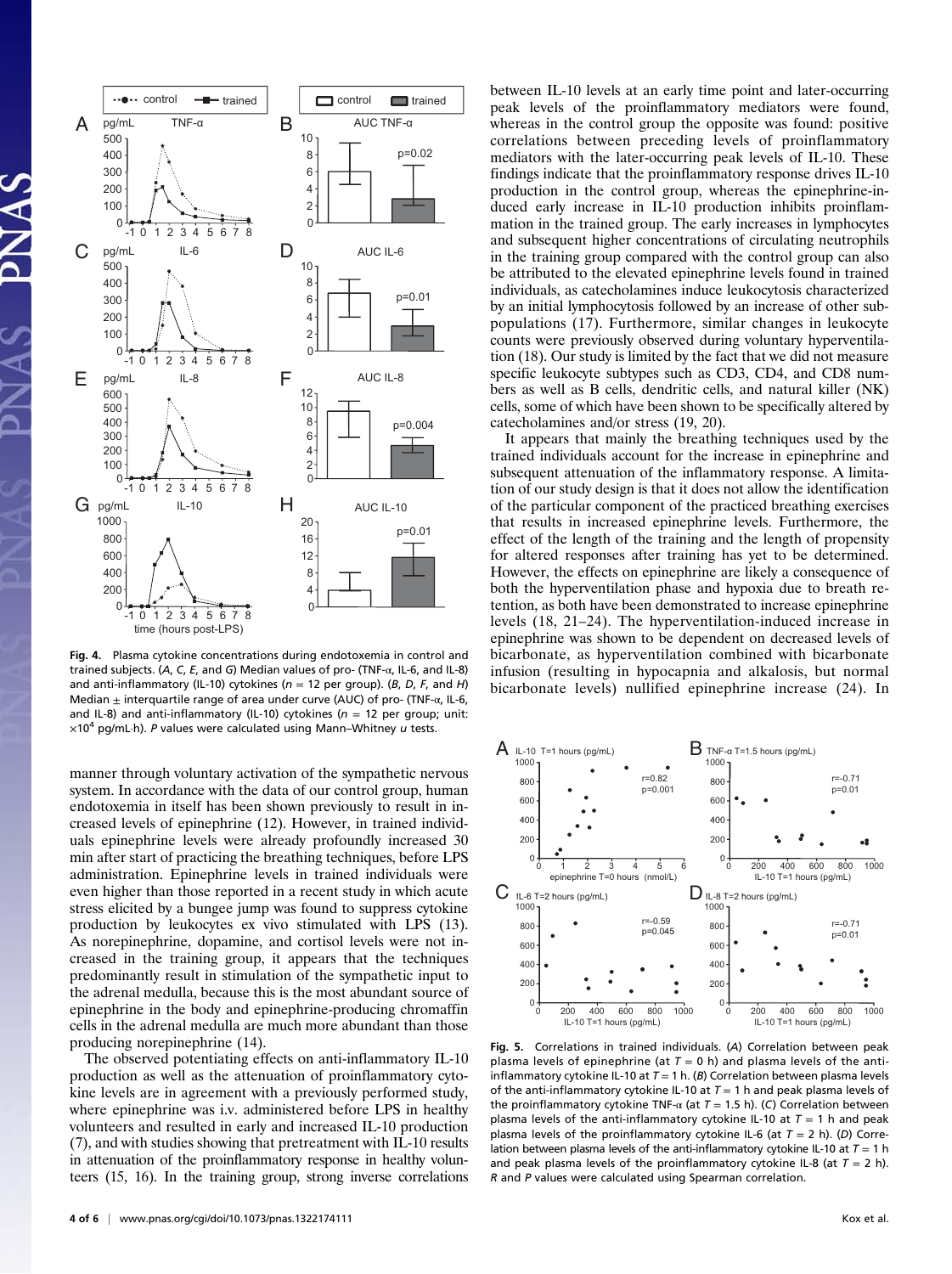concordance, in the present study, bicarbonate levels were significantly lower in the trained subjects during practicing of the breathing techniques compared with control subjects. The attenuated cytokine response is unlikely to be a direct result from low  $pCO<sub>2</sub>$  and high pH levels because hypocapnic alkalosis, as opposed to hypercapnic acidosis (25), is not associated with antiinflammatory effects. Therefore, epinephrine is the most probable intermediate factor (7). Nevertheless, it cannot be ruled out that other elements of the training, apart from practicing the breathing exercises, ultimately affected the LPS-induced innate immune response. For instance, the exposition to extreme cold and subsequent rewarming during the training sessions might have resulted ischemic preconditioning and/or release of danger associated molecular patterns (DAMPs), which could result in a tolerant state toward a subsequent LPS challenge.

It remains to be determined whether the results of this study using an acute model of inflammation in healthy volunteers can be extrapolated to patients with chronic autoimmune diseases. For instance, chronic stress might be harmful in these conditions due to induction of proinflammatory mediators (26), whereas bouts of short-term stress, similar to the effects of the training intervention described in this study, may be beneficial due to immunosuppressive effects (26). Of interest, the in vivo antiinflammatory potential in humans of biologics currently used in the treatment of rheumatoid arthritis was first established in proof-of-principle human endotoxemia studies (27, 28), illustrating the relevance of the model to investigate novel therapies for this type of disease.

In conclusion, the present proof-of-principle study demonstrates that the sympathetic nervous system and immune system can be voluntarily influenced through practicing techniques that are relatively easy to learn within a short time frame. It therefore could have important implications for the treatment of a variety of conditions associated with excessive or persistent inflammation, especially auto-immune diseases.

#### Materials and Methods

Subjects. This parallel randomized controlled study was registered at [ClinicalTrials.gov](http://ClinicalTrials.gov) as NCT01835457. After approval by the local ethics committee of the Radboud University Nijmegen Medical Centre (CMO 2012/455), 30 healthy, nonsmoking, Dutch male volunteers were included in the trial. All subjects provided written informed consent and experiments were in accordance with the Declaration of Helsinki, including current revisions, and Good Clinical Practice guidelines. Subjects were screened before the start of the experiment and had a normal physical examination, electrocardiography, and routine laboratory values. Exclusion criteria were: febrile illness during the 2 wk before the endotoxemia experiment, taking any prescription medication, history of spontaneous vagal collapse, practicing or experience with any kind of meditation, or participation in a previous trial where LPS was administered. The subjects were randomly allocated to the trained group ( $n = 18$ ) or the control group ( $n = 12$ ) by the opening of a sealed envelope prepared by a research nurse not involved in the study. After having fulfilled the training program, 12 of the 18 trained subjects were randomly assigned to participate in the experimental endotoxemia experiments (further explained in Study Design and Training Procedure below).

Three subjects in the control group that underwent endotoxemia on the same day and received LPS from the same ampoule were excluded from the trial and replaced. Their symptoms, temperature rise, hemodynamic response, and cytokine response were inconsistent with having received an adequate dose of 2 ng/kg LPS. Batchwise determination of cytokine levels revealed exceptionally low levels in all three subjects: Their peak cytokine response (TNF-α and IL-6) was less than half of that of the lowest recorded in a cohort of 112 healthy male subjects that previously underwent experimental endotoxemia (10) and peaked at atypical time points (subject 1, TNF- $\alpha$  = 39 pg/mL at 4 h after LPS administration and IL-6 = 27 pg/mL at 4 h after LPS administration; subject 2, TNF- $\alpha = 32$  pg/mL at 3 h after LPS administration and IL-6 = 31 pg/mL at 3 h after LPS administration; and subject 3, TNF- $\alpha$  = 9 pg/mL at 2 h after LPS administration and IL-6 = 7 pg/mL at 3 h after LPS administration). Therefore, a endotoxin dose administration error was assumed and the subjects were replaced.

Study Design and Training Procedure. The study was sequentially conducted in two identical blocks, each consisting of nine subjects in the trained group (of which six finally participated in the endotoxemia experiments, further explained below) and six subjects in the control group. This design was chosen to minimize the bias due to differences in the interval between the end of the training period and the endotoxemia experiments. As the aim of our study was to investigate the effects of the training intervention on the innate immune response in a standardized model of systemic inflammation, we did not assess the effects of the training intervention on immune system parameters in the absence of endotoxemia. A schematic overview of the study design (one block) is depicted in [Fig. S3.](http://www.pnas.org/lookup/suppl/doi:10.1073/pnas.1322174111/-/DCSupplemental/pnas.201322174SI.pdf?targetid=nameddest=SF3) The trained group was trained by Dutch individual Wim Hof and three trainers who previously received an instructor course by Wim Hof to become a trainer. A medical doctor of the study team (L.T.v.E.) and the principal investigator (M.K.) were present during all training sessions (in Poland and in The Netherlands), and during the experimental endotoxemia experiments. The first 4 d of the training program took place in Poland and were most intensive. The program consisted of three main elements: meditation, exposure to cold, and breathing techniques (see [Movie S1](http://link.brightcove.com/services/player/bcpid2310257107001?bckey=AQ~~,AAACGWexn-E~,DZzanBwbIjZqKk6FnbDGXqpoDot8FoHs&bctid=ref:PNAS_1322174111_M1-titlerefid1) for an impression of the training program).

- i) Meditation, so-called "third eye meditation," a form of meditation including visualizations aimed at total relaxation.
- ii) During the training, subjects voluntarily exposed themselves to cold in several ways: standing in the snow barefoot for up to 30 min and lying bare chested in the snow for 20 min; daily dipping/swimming in ice-cold water (0–1 °C) for up to several minutes (including complete submersions); and hiking up a snowy mountain (elevation: 1,590 m) bare chested, wearing nothing but shorts and shoes at temperatures ranging from −5 to −12 °C (wind chill: −12 to −27 °C).
- iii) Breathing techniques, consisting of two exercises. In the first exercise subjects were asked to hyperventilate for an average of 30 breaths. Subsequently, the subjects exhaled and held their breath for ∼2–3 min ("retention phase"). The duration of breath retention was entirely at the discretion of the subject himself. Breath retention was followed by a deep inhalation breath, that was held for 10 s. Subsequently a new cycle of hyper/hypoventilation began. The second exercise consisted of deep inhalations and exhalations in which every inhalation and exhalation was followed by breath holding for 10 s, during which the subject tightened all his body muscles. These two breathing exercises were also performed during the endotoxemia experiments. Additional element of the training program consisted of strength exercises (e.g., push-ups and yoga balance techniques).

After returning from Poland, the subjects practiced the techniques they learned daily by themselves at home (2–3 h/d; cold exposure was achieved through taking cold showers) until the endotoxemia experiment day (5–9 d later). In addition, a final group training took place and at the end of this day, six of the nine trained subjects (in each block) were randomly selected for participation in the endotoxemia experiments, using the sealed envelope method. This selection was performed to allow for subject replacement in case of an adverse event or illness in one of the trained subjects selected for the endotoxemia experiments. The selected subjects practiced in a final training session led by Wim Hof on the day before the endotoxemia experiment day. Wim Hof was present to coach the subjects during the endotoxemia experiment days during the 3 h that the subjects in the trained group practiced the learned techniques. The control group did not undergo any training procedures throughout the study period.

Experimental Human Endotoxemia. Subjects refrained from caffeine- or alcohol-containing substances 24 h before the start of the experiment, and food 10 h before the start of the endotoxemia experiment. The experiments were performed at the research unit of the intensive care department. The procedures on the endotoxemia experiment day are depicted in [Fig. S4](http://www.pnas.org/lookup/suppl/doi:10.1073/pnas.1322174111/-/DCSupplemental/pnas.201322174SI.pdf?targetid=nameddest=SF4). Purified lipopolysaccharide (LPS, US Standard Reference Endotoxin Escherichia coli O:113) obtained from the Pharmaceutical Development Section of the National Institutes of Health, supplied as a lyophilized powder, was reconstituted in 5 mL saline 0.9% for injection and vortex mixed for at least 20 min after reconstitution. The LPS solution was administered as an i.v. bolus injection at a dose of 2 ng/kg body weight in 1 min at  $T = 0$  h. A cannula was placed in an antecubital vein to permit infusion of 0.9% NaCl solution; the subjects received 1.5 L 0.9% NaCl during 1 h starting 1 h before endotoxin infusion (prehydration) as part of our standard endotoxemia protocol (29), followed by 150 mL/h until 6 h after endotoxin infusion and 75 mL/h until the end of the experiment. The radial artery was cannulated using a 20-gauge arterial catheter (Angiocath; Becton Dickinson) and connected to an arterial pressure monitoring set (Edwards Lifesciences) to allow the